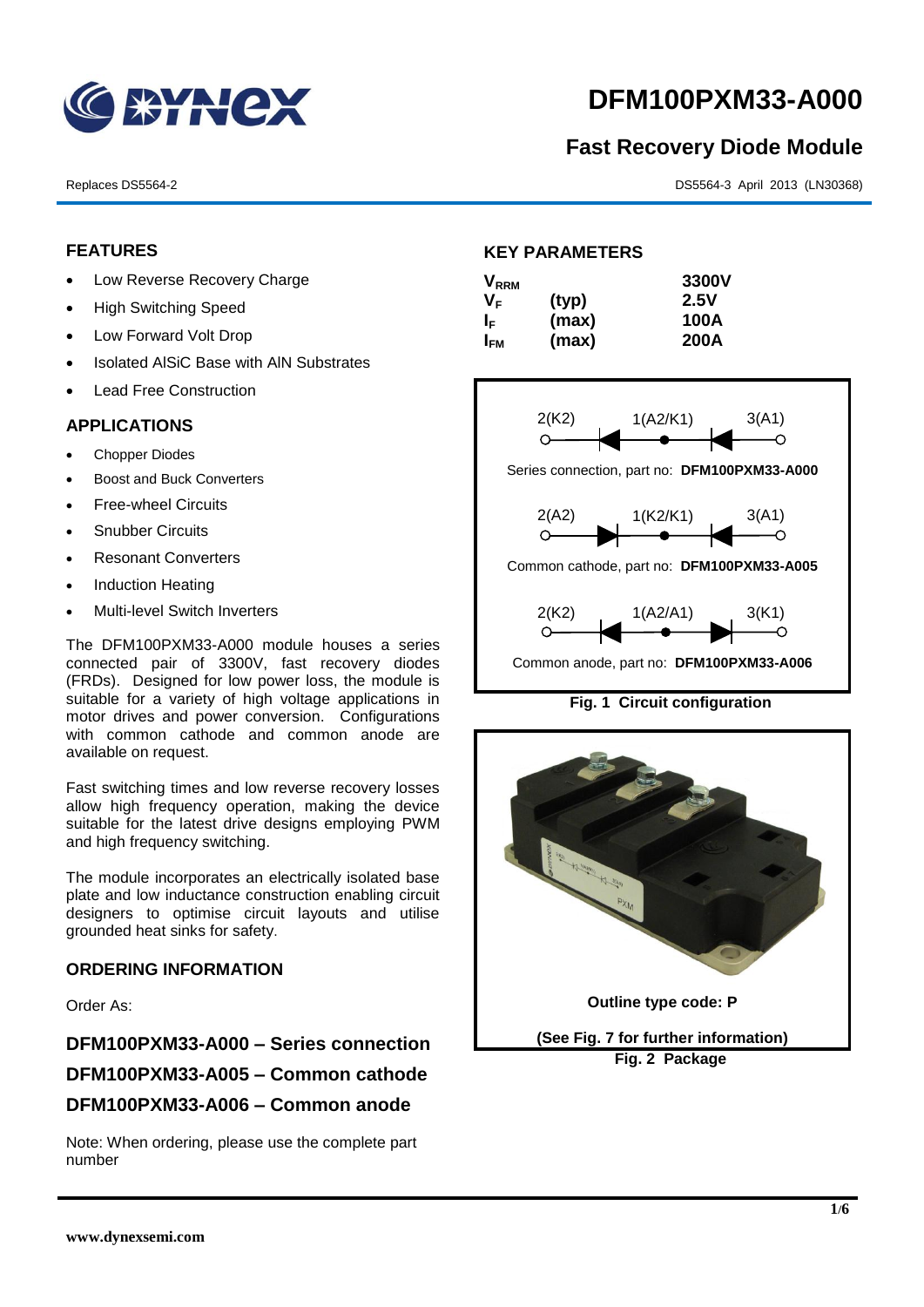#### **ABSOLUTE MAXIMUM RATINGS**

Stresses above those listed under 'Absolute Maximum Ratings' may cause permanent damage to the device. In extreme conditions, as with all semiconductors, this may include potentially hazardous rupture of the package. Appropriate safety precautions should always be followed. Exposure to Absolute Maximum Ratings may affect device reliability.

#### **Tcase = 25°C unless stated otherwise**

| Symbol                  | <b>Parameter</b>                | <b>Test Conditions</b>                                               | Max. | <b>Units</b> |
|-------------------------|---------------------------------|----------------------------------------------------------------------|------|--------------|
| <b>V</b> <sub>RRM</sub> | Repetitive peak reverse voltage | $T_i = 125$ °C                                                       | 3300 | V            |
| $\mathsf{I}_\mathsf{F}$ | Forward current (per arm)       | DC, $T_{\text{case}} = 70^{\circ}$ C                                 | 100  | A            |
| $I_{FM}$                | Max. forward current (per arm)  | $T_{\text{case}} = 105^{\circ}C$ , $t_p = 1ms$                       | 200  | A            |
| $I^2t$                  | $I2t$ value fuse current rating | $V_R = 0$ , $t_p = 10$ ms, $T_i = 125$ °C                            | 5    | $kA^2s$      |
| $P_{max}$               | Max. power dissipation          | $T_{\text{case}} = 25^{\circ}\text{C}$ , $T_i = 125^{\circ}\text{C}$ | 463  | W            |
| V <sub>isol</sub>       | Isolation voltage - per module  | Commoned terminals to base plate.<br>AC RMS, 1 min, 50Hz             | 6000 | V            |
| $Q_{PD}$                | Partial discharge - per module  | IEC1287, $V_1$ = 3500V, $V_2$ = 2600V, 50Hz RMS                      | 10   | рC           |

#### **THERMAL AND MECHANICAL RATINGS**

| Internal insulation material:     | AIN              |
|-----------------------------------|------------------|
| Baseplate material:               | <b>AISiC</b>     |
| Creepage distance:                | 33 <sub>mm</sub> |
| Clearance:                        | 20 <sub>mm</sub> |
| CTI (Comparative Tracking Index): | >600             |

| Symbol           | <b>Parameter</b>                                      | <b>Test Conditions</b>                        | Min   | Typ.                     | <b>Max</b> | <b>Units</b> |
|------------------|-------------------------------------------------------|-----------------------------------------------|-------|--------------------------|------------|--------------|
| $R_{th(i-c)}$    | Thermal resistance (per arm)                          | Continuous dissipation -<br>junction to case  | -     | $\overline{\phantom{0}}$ | 216        | °C/kW        |
| $R_{th(c-h)}$    | Thermal resistance -<br>case to heatsink (per module) | Mounting torque 5Nm<br>(with mounting grease) |       |                          | 16         | °C/kW        |
| T,               | Junction temperature                                  |                                               | $-40$ | $\overline{\phantom{0}}$ | 125        | $^{\circ}C$  |
| $T_{\text{stg}}$ | Storage temperature range                             |                                               | $-40$ | $\overline{\phantom{0}}$ | 125        | °C           |
|                  |                                                       | Mounting – M6                                 | -     |                          | 5          | Nm           |
|                  | <b>Screw Torque</b>                                   | Electrical connections - M5                   | -     | -                        | 4          | Nm           |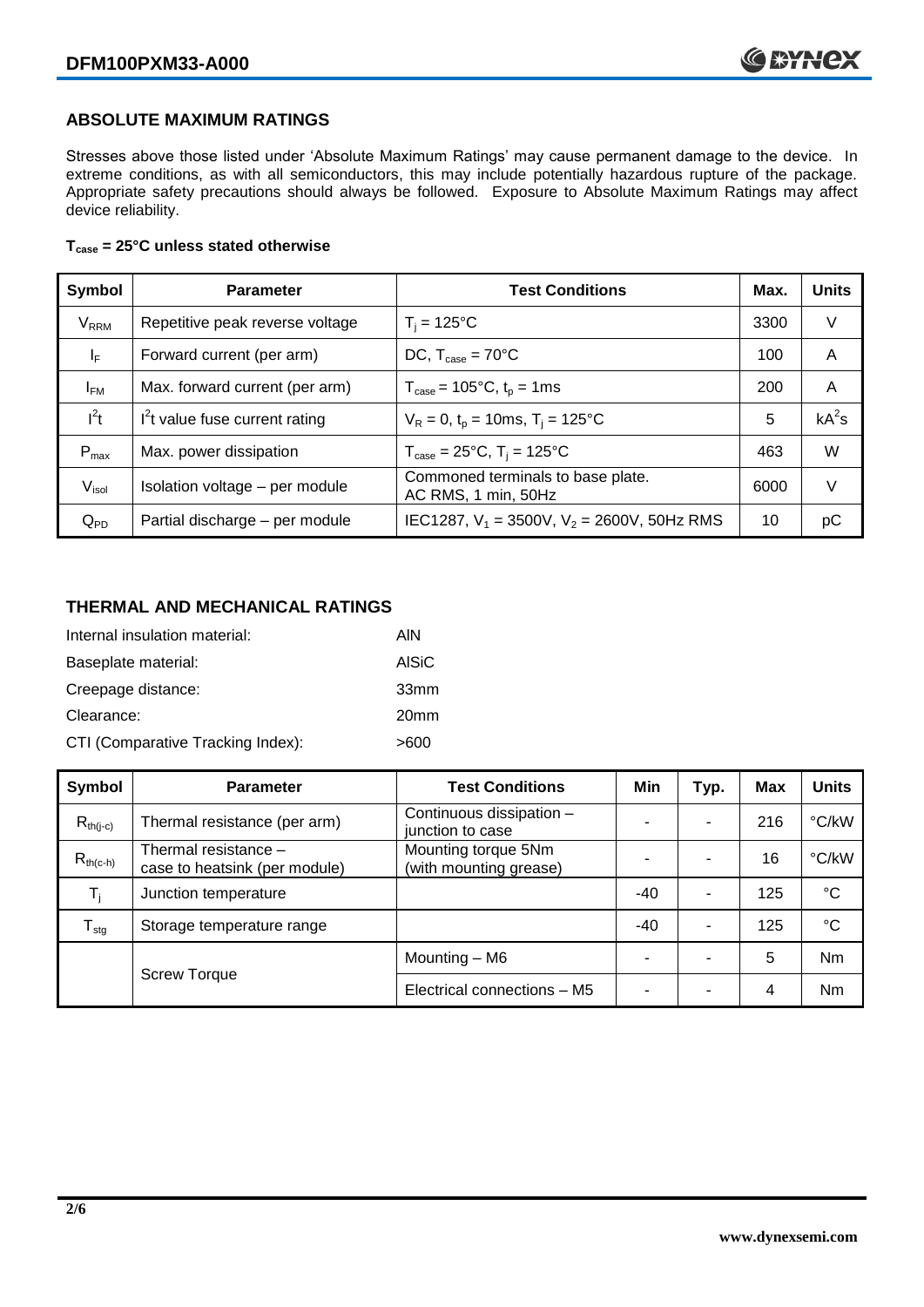### **STATIC ELECTRICAL CHARACTERISTICS – PER ARM**

#### **Tcase = 25°C unless stated otherwise.**

| Symbol     | <b>Parameter</b>     | <b>Test Conditions</b>                 | Min | Typ | <b>Max</b> | <b>Units</b> |
|------------|----------------------|----------------------------------------|-----|-----|------------|--------------|
| <b>IRM</b> | Peak reverse current | $V_R = 3300V$ , T <sub>i</sub> = 125°C |     |     | 10         | mA           |
| $V_F$      | Forward voltage      | $I_F = 100A$                           |     | 2.5 |            | v            |
|            |                      | $I_F = 100A$ , $T_i = 125^{\circ}C$    |     | 2.5 |            | v            |
| Lм         | Inductance           | $\blacksquare$                         |     | 30  |            | nH           |

#### **DYNAMIC ELECTRICAL CHARACTERISTICS – PER ARM**

#### **Tcase = 25°C unless stated otherwise**

| Symbol          | <b>Parameter</b>                        | <b>Test Conditions</b> | Min | Typ. | Max | <b>Units</b> |
|-----------------|-----------------------------------------|------------------------|-----|------|-----|--------------|
| $Q_{rr}$        | Reverse recovery charge<br>$I_F = 100A$ |                        |     | 60   |     | μC           |
| 1 <sub>rr</sub> | Peak reverse recovery current           | $V_R = 1800V$          |     | 85   |     | A            |
| $E_{rec}$       | Reverse recovery energy                 | $dl_F/dt = 600A/\mu s$ |     | 65   |     | mJ           |

#### **Tcase = 125°C unless stated otherwise**

| Symbol                     | <b>Parameter</b>                        | <b>Test Conditions</b> | Min | Typ. | Max | <b>Units</b> |
|----------------------------|-----------------------------------------|------------------------|-----|------|-----|--------------|
| $\mathsf{Q}_{\mathsf{rr}}$ | Reverse recovery charge<br>$I_F = 100A$ |                        |     | 95   |     | μC           |
| - Irr                      | Peak reverse recovery current           | $V_R = 1800V$          |     | 95   |     | А            |
| $E_{rec}$                  | Reverse recovery energy                 | $dl_F/dt = 500A/\mu s$ |     | 110  |     | mJ           |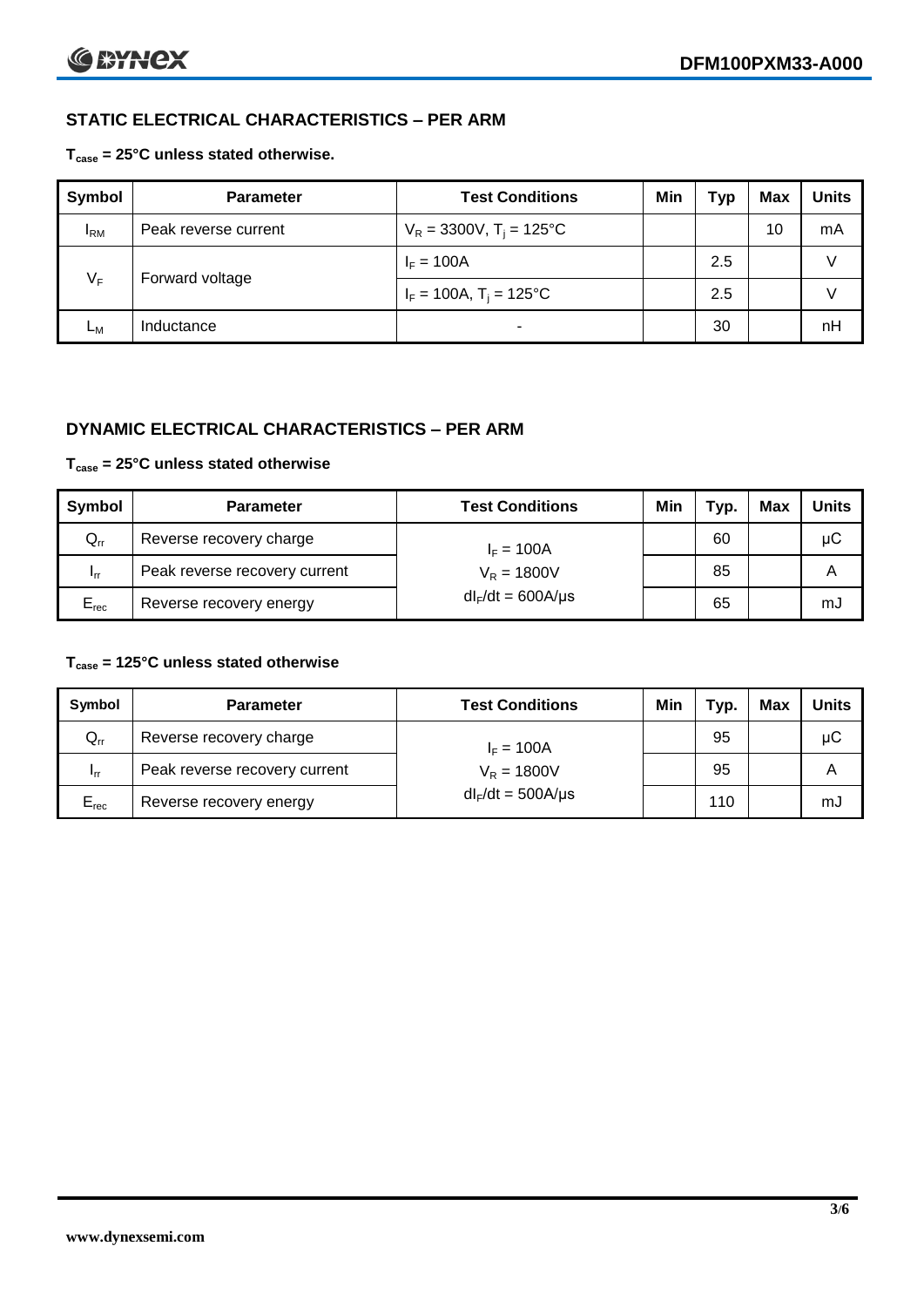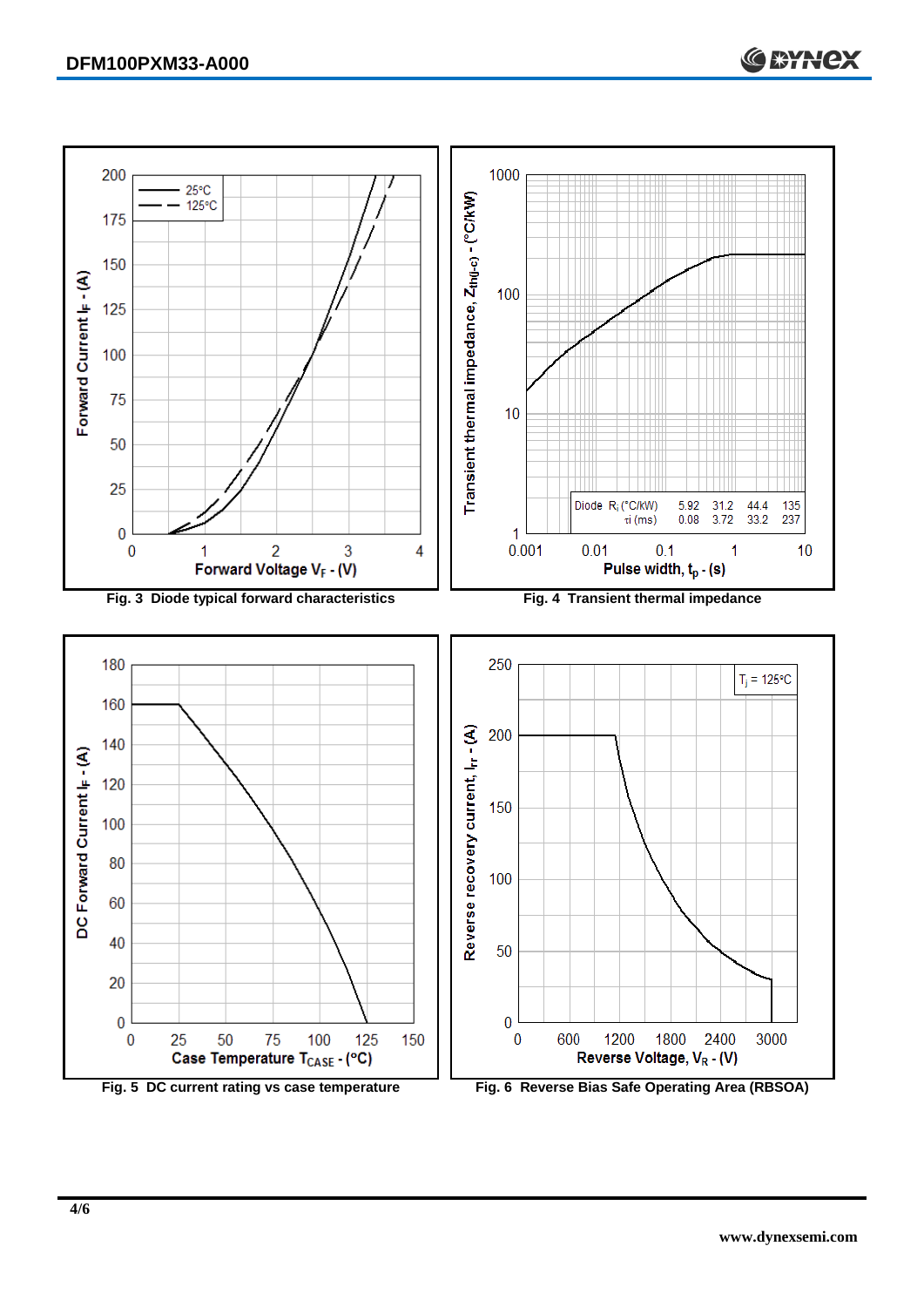

#### **PACKAGE DETAILS**

For further package information, please visit our website or contact Customer Services. All dimensions in mm, unless stated otherwise. **DO NOT SCALE.**